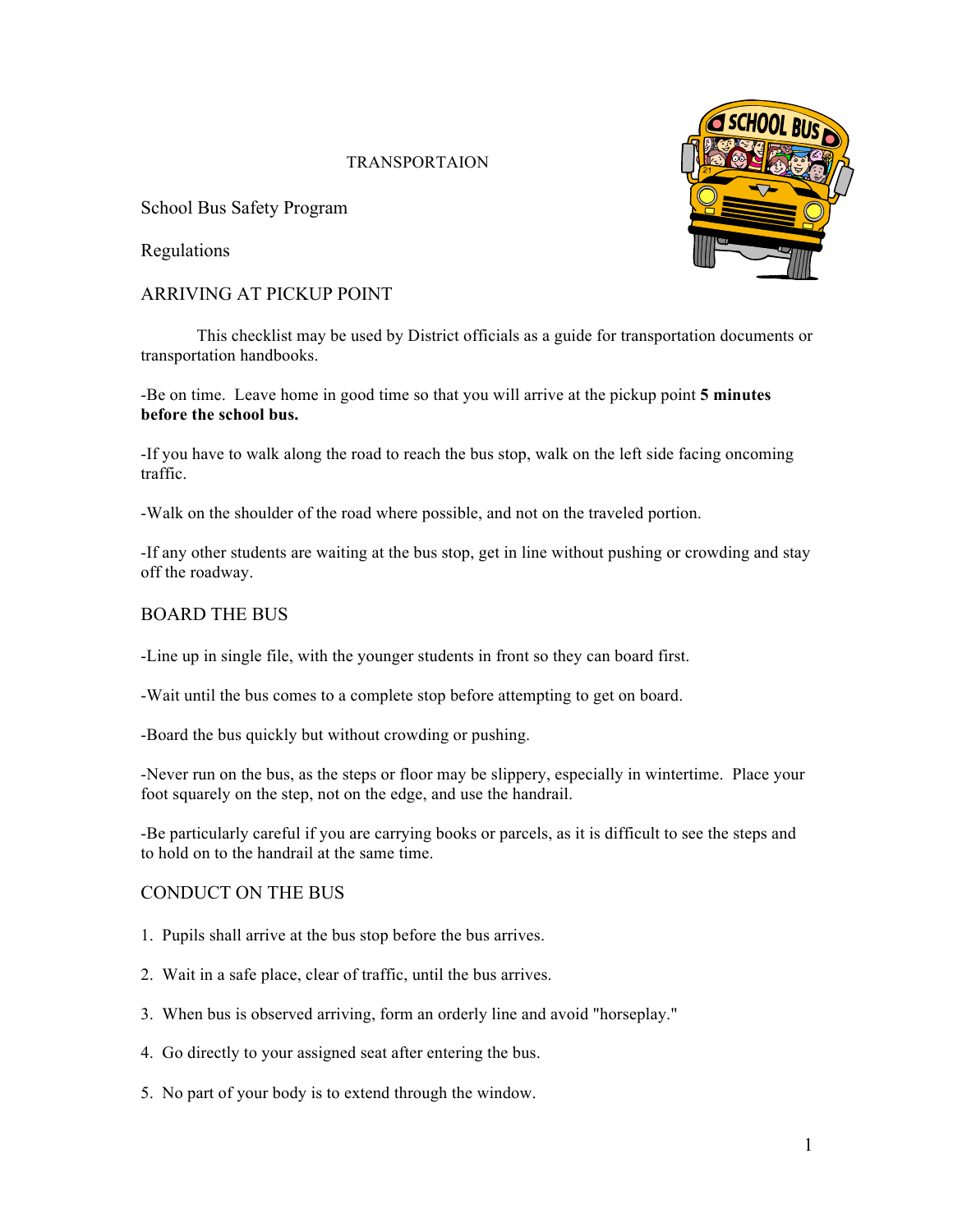- 6. No object is to be extended through the window.
- 7. Musical instruments must be given to the bus driver for storage.
- 8. Remain seated, keep aisles and exits clear, keep head and arms inside the bus, feet on the floor, and keep your hands to yourself.
- 9. Obey the driver promptly and respectfully.
- 10. Profane language, obscene remarks or gestures, or shouting will not be tolerated.
- 11. Use of tobacco, alcohol, drugs or other controlled substances is prohibited.
- 12. Weapons of any sort, explosives, fireworks, smoke or stink bombs, or other dangerous objects will not be transported.
- 13. Animals, insects, reptiles, any objects larger than can be held on the lap, or any glass items will not be transported on the bus.
- 14. Horseplay (pushing, shoving, or striking other students), throwing articles either in, around or out of the bus will not be tolerated.
- 15. Remain seated when the bus stops and until the door is opened.
- 16. Cross the street 10 feet in front of the bus (embarking or disembarking) and only on a signal from the driver.
- 17. Assist in emergency evacuation drills, as instructed, to insure compliance with state safety requirements.

#### EXIT FROM THE BUS

Remain seated until the bus has reached its destination and comes to a complete stop. Do not push or crowd when leaving the bus.

#### CROSSING THE HIGHWAY

- a. If you must cross the road, walk to a point about 10 feet in front of the bus, but don not cross until you can see the driver has indicated that it is safe to do so.
- b. As you cross the road, look continuously to the right and left.
- c. At an intersection, look in all directions.
- d. Walk quickly across the road, but don not run.
- e. Never cross the road behind the bus.

#### ACCIDENT OR OTHER EMERGENCY

-In case of an accident or emergency, older students should help the driver to maintain order and assist younger students.

-Stay in the bus unless otherwise directed by the driver.